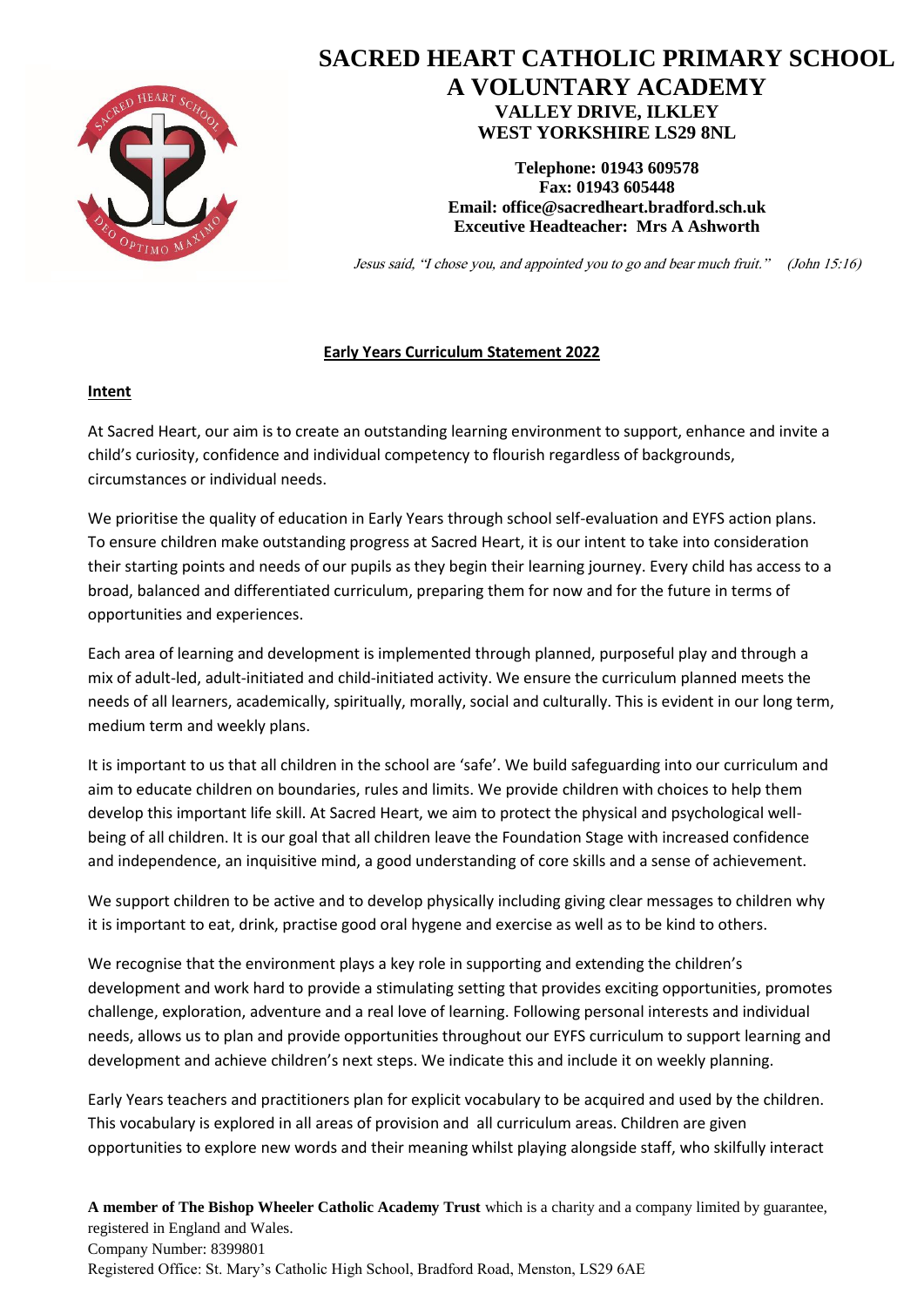with children in all areas of provision. Adults playing alongside the children is prioritised in weekly planning. This gives us an insight to the children's learning and we can use this information to ensure that future planning reflects identified needs and any emerging interests. We record any significant moments in their child's learning journey through obervations. These are recorded in children's individual 'Learning Journal' on 'Tapestry'. Tapestry also contains information and observations provided by parents supporting our work with parents as partners.

At Sacred Heart, we use Tapestry to support us in highlighting areas of concern for individual children, this enables practitioners to look for opportunities to further support the child and/or provide different provision and intervention for that individual.

Progress of the children from their starting points is looked at and discussed with senior leaders three times a year during whole school data collection points. Through this discussion any significant steps are noted and if necessary changes are made to the provision offered. Each child's level of development at the end of Reception is assessed and tracked using tracking system in school. Each child's level of development at the end of Reception is assessed against the Early Learning Goals. The three characteristics of Effective Learning will be used to ascertain each child's skills and abilities.

At Sacred Heart, our learning environment is organised to allow children to explore and learn securely and safely. The classroom is carefully planned and set up into learning areas where children are able to find and locate equipment and resources independently. It has its own enclosed outdoor area and offers the children opportunities to explore, use their senses and be physically active when learning. Where possible we offer a free flow system where for the majority of the time the children can move freely between indoor and outdoor activities. Our outdoor area is used all year round and in most weather conditions. Children learn through exploring the environment around them. They absorb skills, knowledge and understanding needed for a particular task, but social, emotional, physical and cognitive learning is taking place at the same time. In our environment we provide a balance in our areas of provision, we know that young children need to feel secure in an environment they are familiar with but that they also require enhancements to the provision to create an atmosphere of high levels of enthusiasm and excitement. For this reason we ensure that some areas have little to no changes over the weeks however alongside that we provide high quality enhancements that change weekly in line with current topics or interests.

We want children to be motivated and challenged by the resources that we provide for them. We want them to be thinkers, negotiators and problem solvers – to apply the knowledge that they already have to enable them to explore new possibilities. To support this we use Common Play Behaviours to evaluate and extend learning through play in our areas of provision.

### **Implementation**

At Sacred Heart School, we recognise that children develop and learn in different ways and at different rates. We aim to ignite children's curiosity and enthusiasm for learning, to build their capacity to learn and to form relationships. During each week, the children will work with an adult to complete at least one 1:1 reading session, reading in a small group as well as at least two adult led English tasks, at least two adult led maths tasks and a range of child initiated tasks through both the indoor and outdoor provision. We follow the Early Years Foundation Stage framework (2021). This is made up of four overriding principles which our early year's education is based upon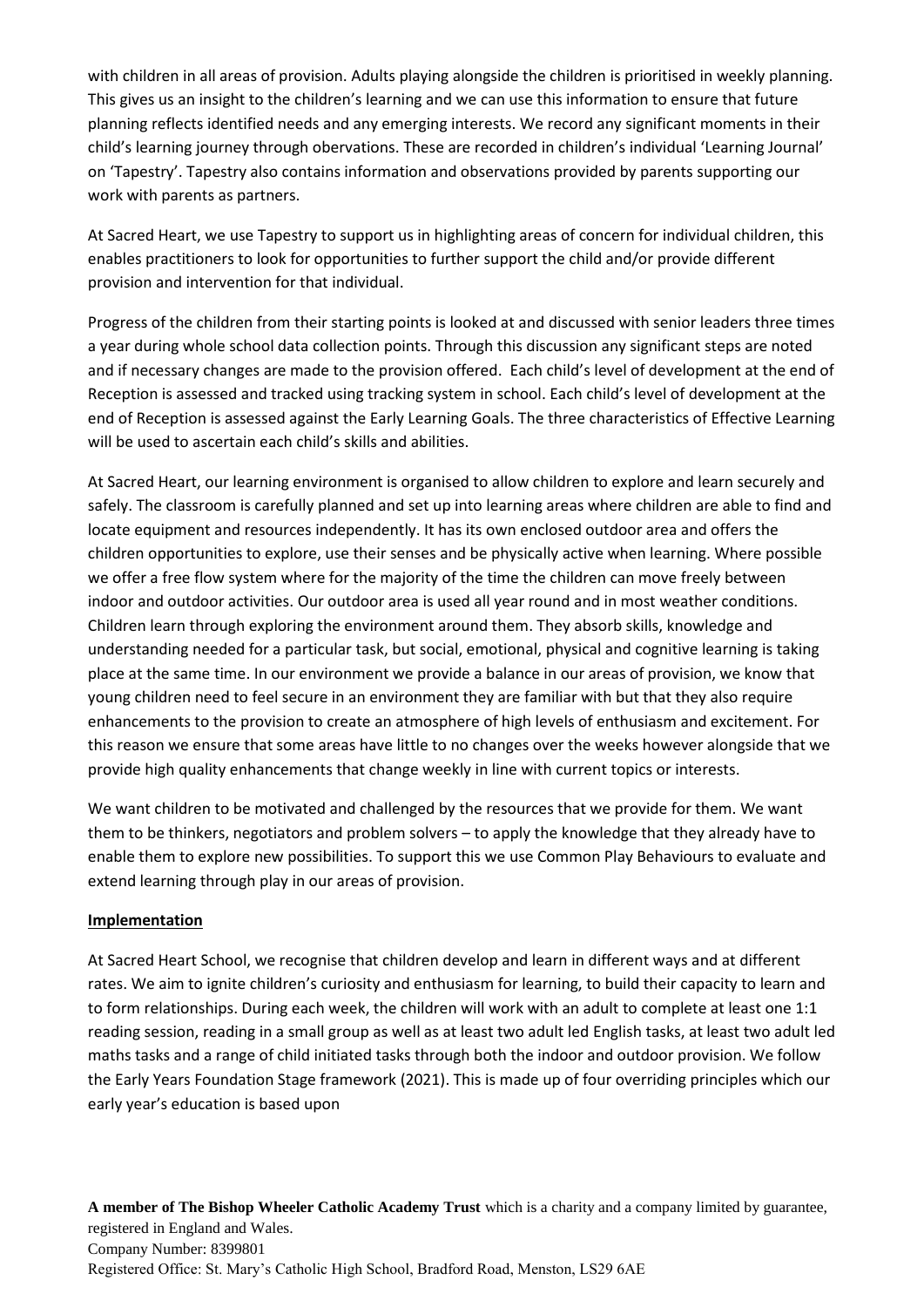- Unique Child Every child is unique child who is constantly learning and can be resilient, capable, confident and self-assured.
- Positive Relationships Children learn to be strong and independent through positive relationships.
- Enabling Environments Children learn and develop well in enabling environments, in which their experiences respond to their individual needs and there is a strong partnership between practitioners and parents and carers.
- Learning and Development Children develop and learn in different ways. The framework covers the education and care of all children in early year's provision, including children with special educational needs and disabilities.

Our curriculum provides a play-based and experiential learning environment, combined with focussed teaching and basic skills, to ensure children make rapid progress before moving onto Year 1. We design our curriculum based around the children's interests, needs and next steps. We are fortunate to have access to a range of resoucres and schemes to support our coverage and progression throughout the Reception year. We use Power Maths for the delivery of the maths curriculum. We use Phonics Bug to support our discrete synthetic phonic sessions and are supported by Cornerstones when planning for other curriculum experiences for our children.

The children in Reception are provided with ample opportunities accessible in our indoor and outdoor provision. They engage in planned, focussed activities as well as self-initiated and free flow activities.

The learning experiences within our Early Years are linked to the seven areas of learning and development within the EYFS. These areas are split into three prime areas and four specific areas. The three prime areas are those which the children should develop first and are considered most essential for the healthy development and future learning of our children.

The EYFS is made up of seven areas of learning:

- Personal, Social and Emotional Development
- Communication, Language and Literacy
- Physical Development
- Literacy
- Mathematics
- Knowledge of the World
- Expressive Arts and Design

In each area there are Early Learning Goals (ELG's) that define the expectations for most children to reach by the end of the EYFS. Each area of learning and development will be implemented through planned, purposeful play and through a mix of adult-led, adult-initiated and child-initiated activity.

We ensure activities support the Characteristics of Effective Teaching and Learning to ensure learning takes place.

These are:

• Playing and Exploring – children investigate and experience things, and have a go;

• Active Learning – children concentrate and keep on trying if they encounter difficulties, and enjoy achievements;

• Creating and Thinking Critically – children have and develop their own ideas, make links between ideas and develop strategies for doing things. Children benefit from meaningful learning across the curriculum.

At Sacred Heart, we plan resourcefully for opportunities for communication, sustained shared thinking and physical challenge to build on existing skills taking into account the Characteristics of Effective Learning. We

**A member of The Bishop Wheeler Catholic Academy Trust** which is a charity and a company limited by guarantee, registered in England and Wales. Company Number: 8399801 Registered Office: St. Mary's Catholic High School, Bradford Road, Menston, LS29 6AE